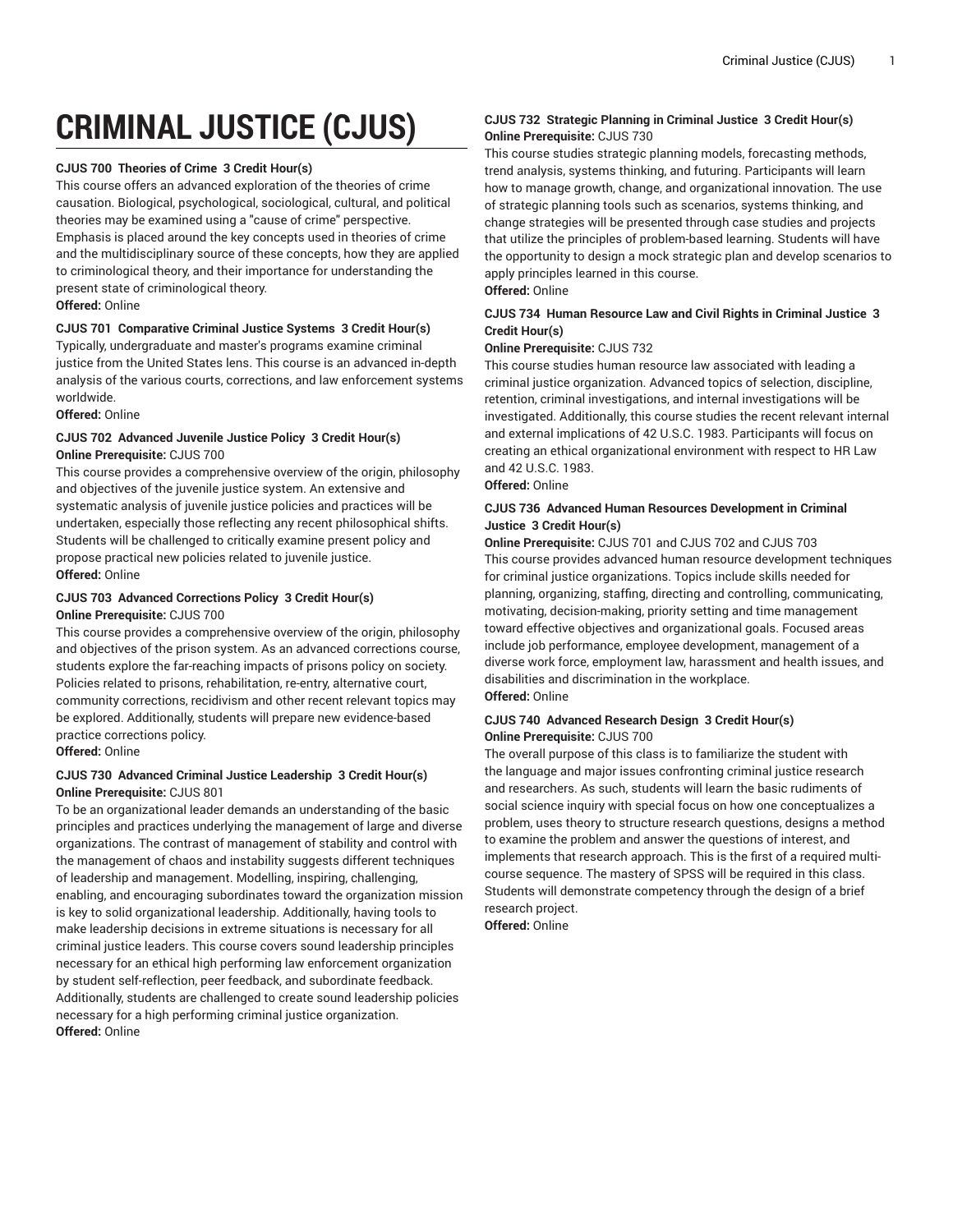## **CJUS 745 Quantitative Methods of Research 3 Credit Hour(s) Online Prerequisite:** CJUS 740

This course will introduce concepts and methods in descriptive and inferential statistics. The course is designed to provide students with the statistical background required for doctoral level applied research. Application of statistics and educational and human services research will be emphasized. Areas of study will include estimation, probability, variables, normal distribution, t-distribution, chi-square distribution, Fdistribution, confidence intervals, hypotheses testing, and correlation. This course will provide the skills necessary to properly apply descriptive and inferential statistics by helping students understand the role of statistics in scientific research. Further, the assignments are designed to help students identify and implement the correct statistical procedure for a research question through data analysis using a computer (e.g., SPSS). Students will gain the requisite knowledge necessary to learn more complex statistical/research procedures and become more critical of various statistical presentations in academic journals and the mass media.

**Offered:** Online

## **CJUS 750 Qualitative Methods of Research 3 Credit Hour(s) Online Prerequisite:** CJUS 740

This course will suggest the kinds of phenomena for which qualitative approaches are most apt to be useful, and equip students with the skills necessary in order to successfully conduct sound and ethical studies. The epistemological bases for such approaches and the complementary aspects of qualitative approaches will be explored in great detail. Emphasis will be on a hands-on approach on how to do field research, case studies, interviews, etc.

**Offered:** Online

# **CJUS 801 Criminal Justice Program Evaluation 3 Credit Hour(s)**

**Online Prerequisite:** CJUS 740 and CJUS 745 and CJUS 750 This course will examine key concepts, methods, and approaches in the field of program evaluation research. Students will be exposed to the theoretical and methodological diversity inherent in current evaluation practices across a number of substantive areas. The comprehensive range of activities involved in designing, implementing, and assessing the utility of criminal justice programs. Evidence based practice will be one of the focal points of this class.

**Offered:** Online

# **CJUS 810 Transnational Organized Crime 3 Credit Hour(s) Online Prerequisite:** CJUS 700 and CJUS 701

This course provides a comprehensive review of organized crime and

gangs. This course will review gang organizational traits, traditions, criminal activities, violence, origin and structure. Students will examine organized crime in the US, organized crime in other countries, and/ or transnational organized crime networks. An exploration in the connectedness between organized crime, gangs, and terror organizations will be conducted.

**Offered:** Online

# **CJUS 820 Advanced Topics in Terrorism and Intelligence 3 Credit Hour(s)**

**Online Prerequisite:** CJUS 700 and CJUS 701 and CJUS 740 This course will focus on terrorism and the law, including topics such as anti-terrorism legislation, terrorism investigations and prosecutions, the Classified Information Procedures Act, the Foreign Intelligence Surveillance Act, and military detention and prosecution of suspected terrorists. There may be comparative analysis of other countries' antiterrorism laws.

**Offered:** Online

#### **CJUS 830 Criminal Justice Organizational Conflict 3 Credit Hour(s) Online Prerequisite:** CJUS 701 and CJUS 702 and CJUS 703

This course examines the nature, varieties, causes, and manifestation of criminal justice organizational conflict. The focus of this course is internal organizational conflict. Students will research organizational issues and apply alternative resolution techniques and transformational leadership at the organizational level. **Offered:** Online

# **CJUS 840 Stress Management in Criminal Justice 3 Credit Hour(s) Online Prerequisite:** CJUS 700

This course provides an in depth review of stress management in law enforcement. The course will cover the physiological and psychological basis of the stress response. The physical, emotional, mental, rational, and spiritual signs of distress will be examined. Understanding, recognizing, and coping with the stressors associated with modern policing helps prevent maladaptive responses such as domestic violence and suicide. Participants will develop an original brief stress management program for law enforcement personnel. **Offered:** Online

# **CJUS 885 Research Concept 3 Credit Hour(s)**

**Online Prerequisite:** CJUS 700 and CJUS 701 and CJUS 702 and CJUS 703 and CJUS 740 and CJUS 745 and CJUS 750 and CJUS 801 The course is designed to develop research skills, culminating in the development and approval of a research concept. The research concept approval process is under the direct supervision of the student's dissertation chair. The research concept must be written and approved prior to enrollment in dissertation courses. Registration **Note:** A dissertation chair and reader must be selected using the

Dissertation Pairing tool, prior to enrolling in this course. **Offered:** Online

# **CJUS 887 Capstone I 5 Credit Hour(s)**

**Online Prerequisite:** CJUS 885

This course focuses on developing doctoral candidates' capstone project prospectus.

# **Offered:** Online

# **CJUS 888 Capstone II 5 Credit Hour(s)**

**Online Prerequisite:** CJUS 887 This course focuses on developing doctoral candidates' capstone project proposal.

**Offered:** Online

# **CJUS 889 Capstone III 5 Credit Hour(s)**

**Online Prerequisite:** CJUS 888

This course focuses on developing doctoral candidates' capstone project. **Offered:** Online

# **CJUS 890 Capstone IV 0 Credit Hour(s)**

**Online Prerequisite:** CJUS 889

This course focuses on final submission of doctoral candidates' capstone project.

**Offered:** Online